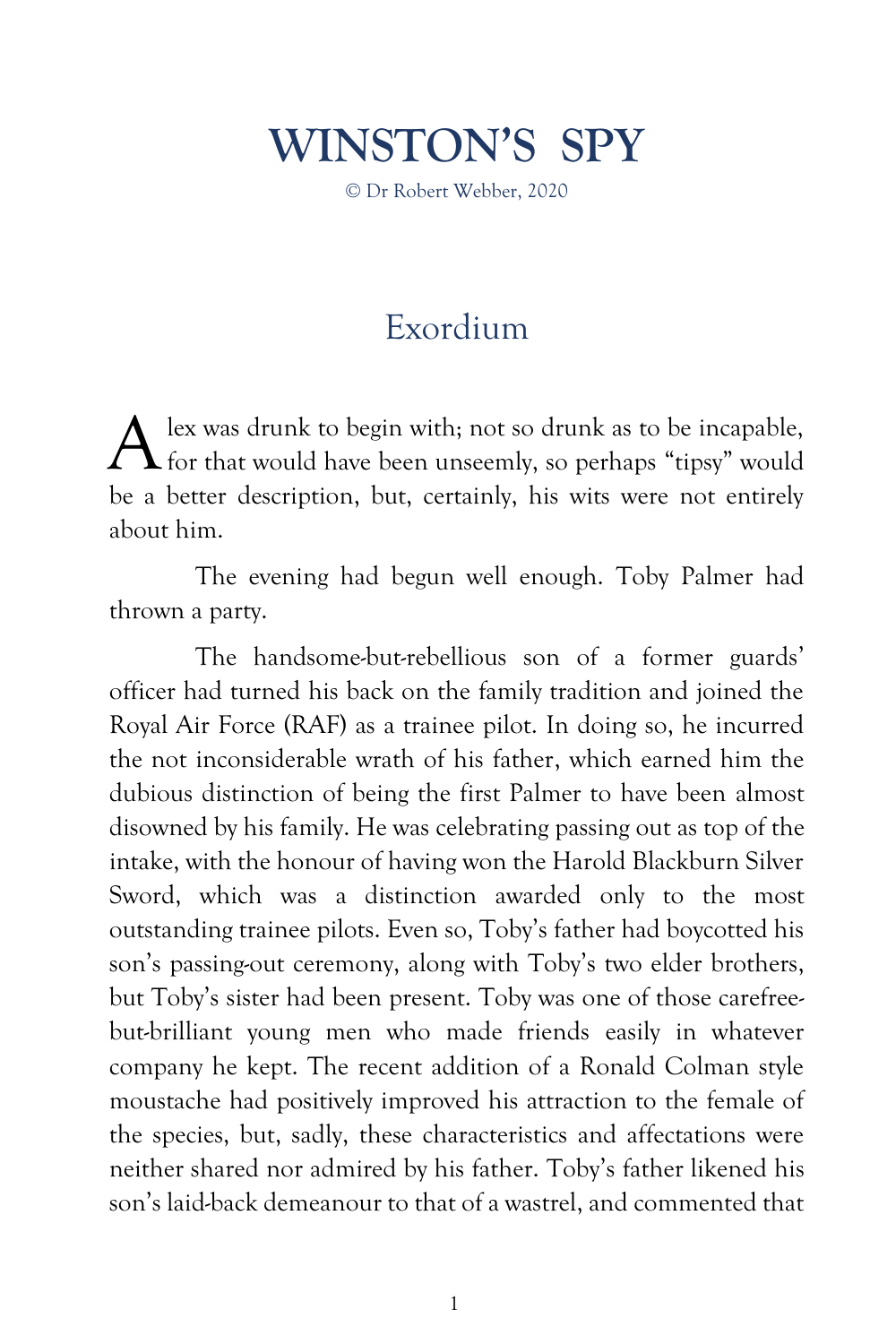the facial hair, which Toby thought made himself look dashing, was more suited to a second-rate pimp than an officer in His Majesty's service, even the RAF.

Toby's father was a much-decorated army officer who had served with distinction in the Great War, and who had been pensioned off abruptly shortly afterwards by the regiment that he worshipped. His son's extravagant and hollow life became the channel through which he could vent his considerable frustrations, so poor Toby enjoyed quite an unhappy relationship with his father.

Toby's rebellion against his father's dictatorial natural order had led previously to the dubious choice of career of a practised social butterfly and professional libertine, which exasperated his father even more. His father had insisted that Toby joined the lower echelons of Martin's Bank – it was that or face losing his inheritance. Toby hated the job, and he had no intention of developing it into a profession. Therefore, it was of no great surprise that, when the dark clouds over Europe looked like they were evolving into yet another full-blown tempest of bitter national rivalries manifesting as outright war, Toby was one of the first to step forward seeking to join the ranks of His Majesty's armed forces. However, it was not to his father's former guards regiment that Toby turned, but to the most junior of the services, which was intended – and very much taken – as a slap in the face to his father's hopes and aspirations.

Thus it was that the overindulgences of celebrating Toby's attainment of passing out were the cause of Alex's current poor sobriety.

Alex had intended to take the King's shilling likewise, and it was at the medical examination that Alex had met Toby. They took to each other instantly, and although 'acquaintanceship' would have been a better description of their relationship than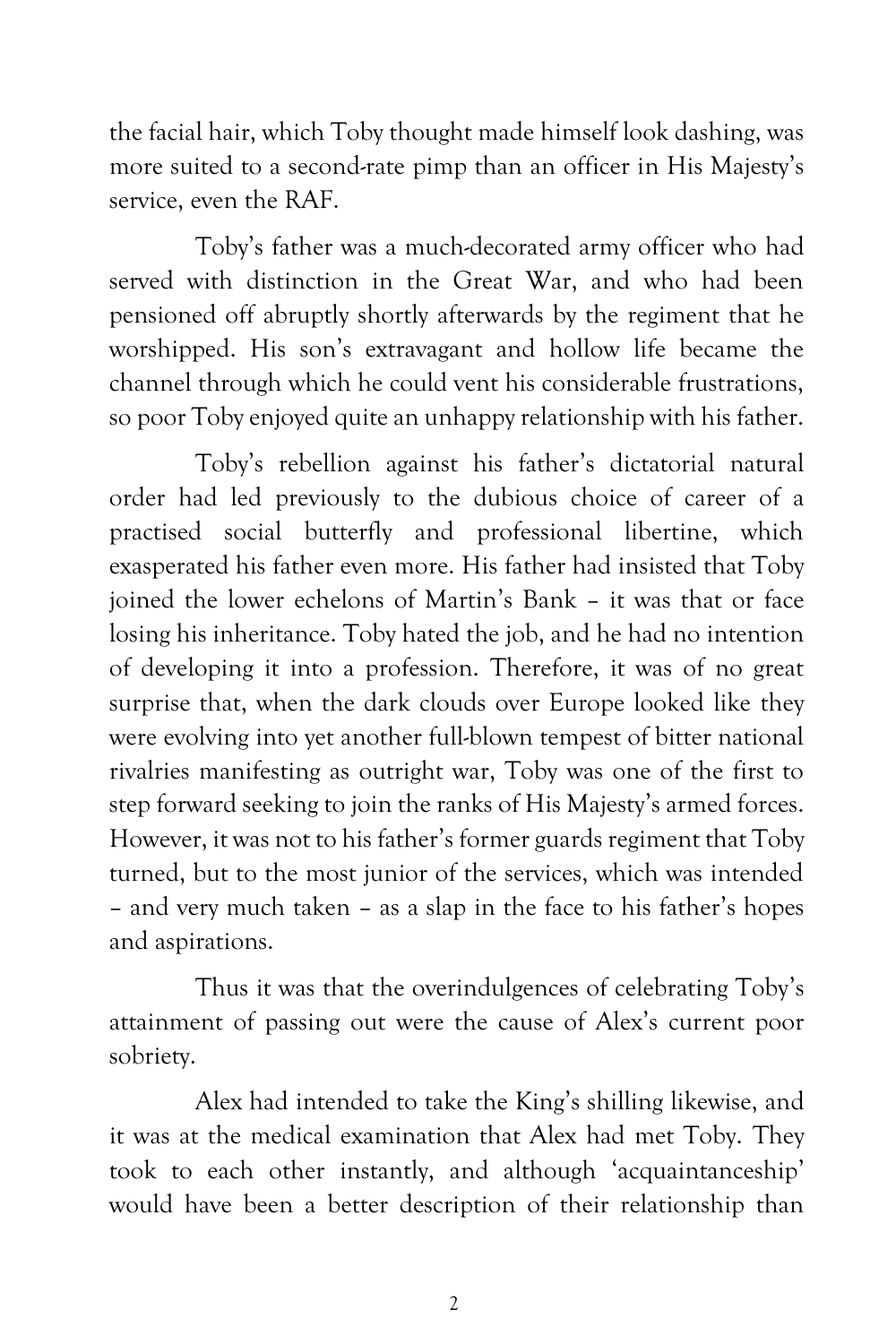friendship, had circumstances been different, a closer relationship could have undoubtedly blossomed. Toby passed his medical examination as "A", and King George VI accepted him gratefully into service; Alex, however, had been graded "D", and had ominously been rejected as unfit for military service.

Unbelievably, the examining doctor had found a problem with his lungs that had not only remained undetected thus far but had never prevented Alex from being a keen cricketer and a competent middle-distance runner at school. Despite Alex's protestations, the examining doctor, together with a colleague who had been called in to give a second opinion, remained adamant; Alex was both rejected and utterly dejected.

So, in many personal ways, it was an emotional party that Alex attended; Toby was going off to join a training squadron to prepare for almost-certain war, while Alex's future was much less certain. Even though Alex had accepted the invitation to attend Toby's send-off at one of London's more fashionable venues, he could not resist feeling a pang of envy at Toby's good fortune.

Nevertheless, the party was a jolly occasion and thoroughly enjoyed by all, even though the only other member of Toby's family in attendance was his twenty-one-year-old sister Theodora. She was known extensively as "Teddy" and was the most like Toby out of his three siblings.

When he arrived at the party, Alex saw Teddy as soon as he walked through the door, and, in that fleeting moment, she noticed Alex. To Alex, Teddy was the most beautiful girl the room; she was certainly not tall, almost what the French would call *petite*, slim and with a mass of natural strawberry-blonde tresses, which she wore unfashionably long and with defiant pride. Nevertheless, to Alex, she looked exquisitely delicate. She was wearing a light-sapphireblue party frock that was a shade or two darker than her eyes, and,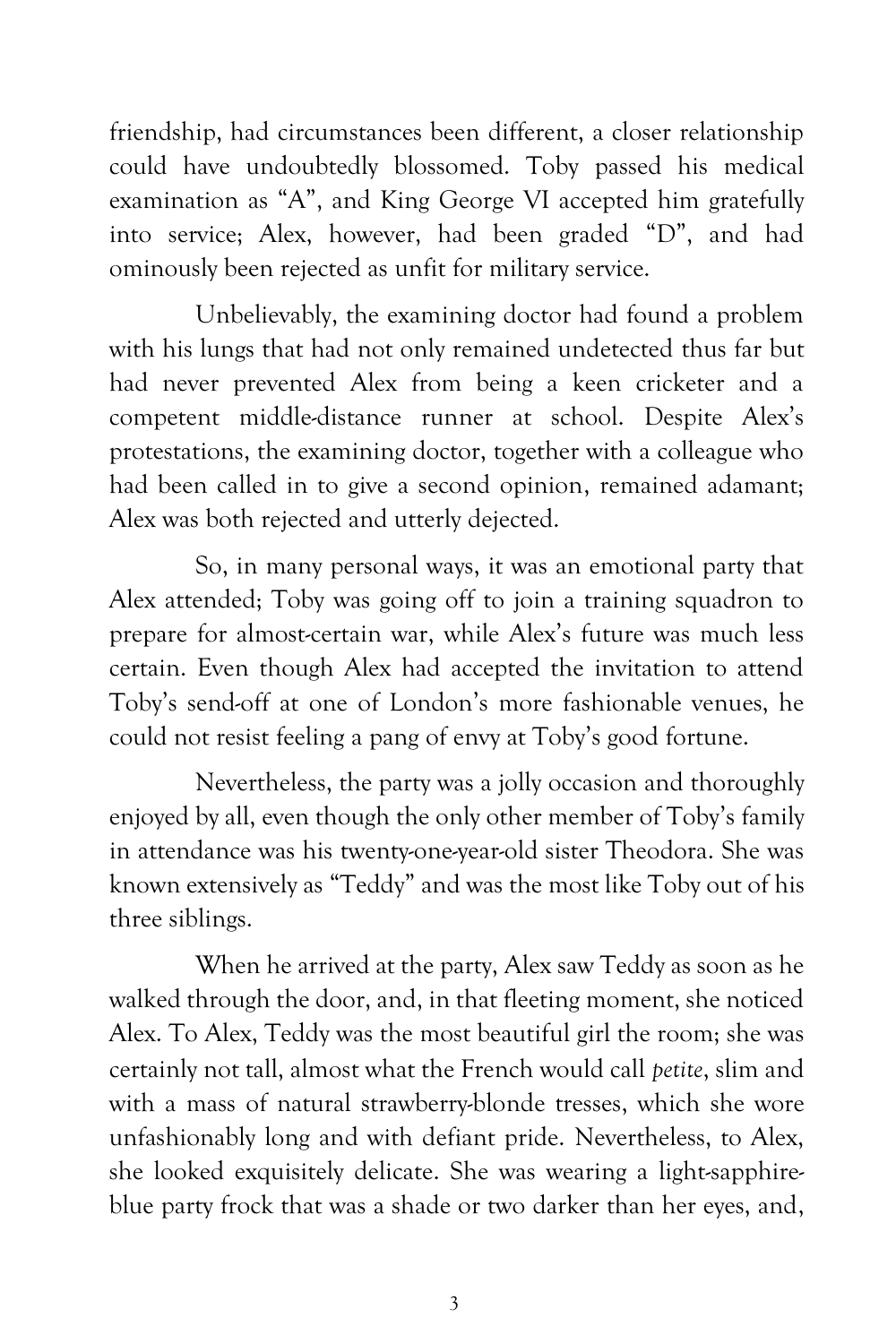in appreciating her beauty, Alex's reticence at attending Toby's bash dissipated instantly.

Teddy, having noticed Alex's attention, carefully avoided making eye contact with him for the rest of the evening, so although no conversation existed between them, a subliminal bond was being formed by those sly glances that neither acknowledged.



Consequently, it was not only the mild alcoholic intoxication that supported Alex on his way home after Toby's celebration but contemplative thoughts of how he might engineer a future meeting with Toby's sister.

Accordingly, Alex's mind was elsewhere and his guard was down as he rounded the corner into Onslow Gardens, the quiet square where he lived in one of Chelsea's up-and-coming backwaters. He failed to notice the sleek, black Wolseley motor car parked close to his house, with its engine running, and neither, for that matter, did he spot the dapper gentleman who stepped from the shadows as he approached nor even the gentleman's colleague who emerged from the driver's door of the parked car.

Becoming aware of the others, Alex touched his hat and bade the well-dressed gentleman a cheery, 'Good evening,' as the man was about to pass.

The response, when it came, would typically have caused wariness in Alex, but in his light-headed, exuberant and contemplative state, he failed to see any danger.

'*Dobryy vecher, Aleksander Nikolayevich, kak dela?* [Good evening, Aleksander Nikolayevich, how are you?]' said the man in perfect Russian.

*'Ya khorosho, a ty*? [I'm well, and you?]' replied Alex equally